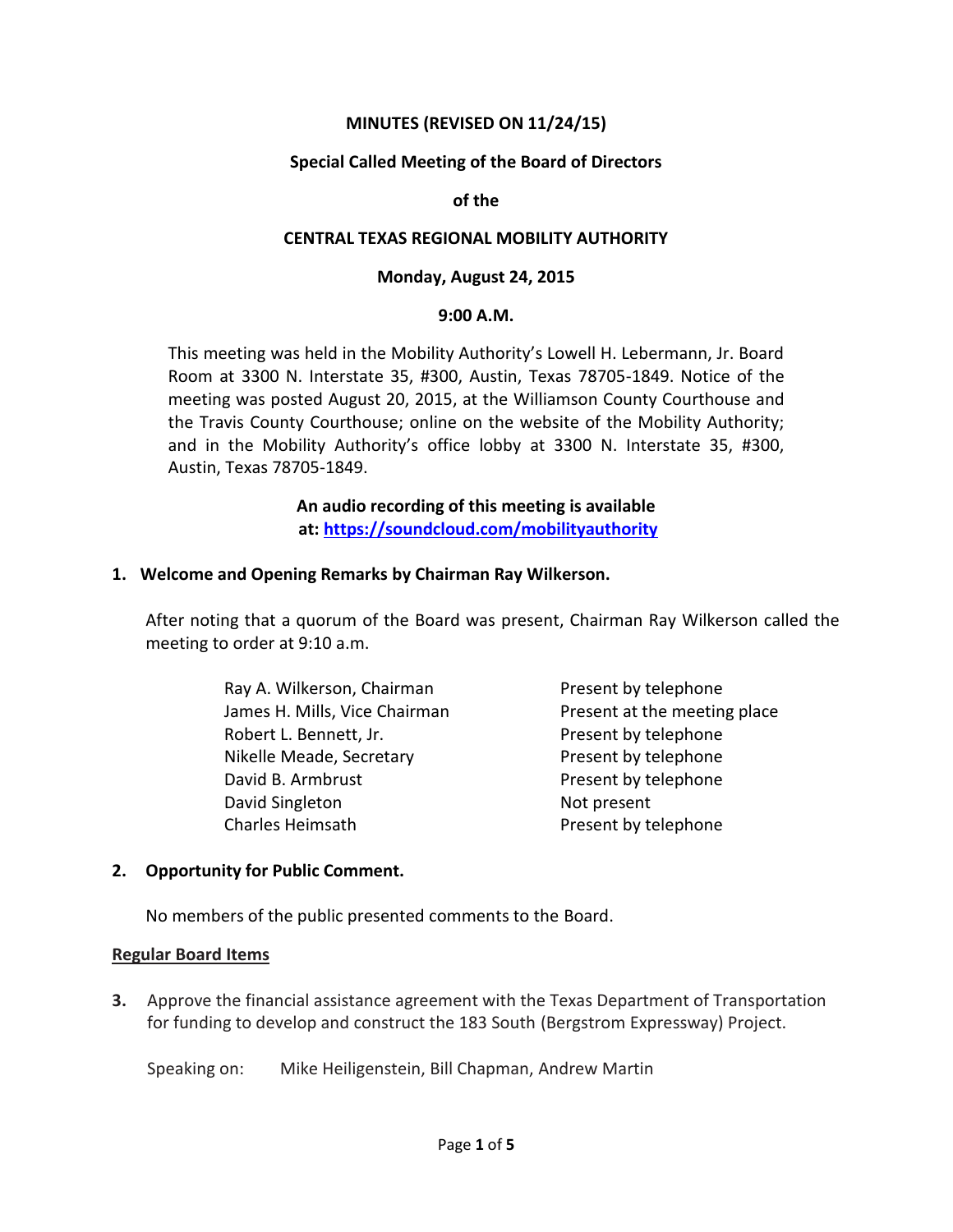**MOTION:** Adopt the resolution provided as backup for Agenda Item 3.

| <b>RESULT:</b>                  | Approved (Unanimous)                                                                     |
|---------------------------------|------------------------------------------------------------------------------------------|
| <b>MOTION BY:</b>               | Ms. Meade                                                                                |
| <b>SECONDED BY: Mr. Bennett</b> |                                                                                          |
| AYE:                            | Chairman Wilkerson, Mr. Mills, Mr. Bennett, Ms. Meade, Mr. Heimsath,<br>and Mr. Armbrust |
| NAY:                            | <b>None</b>                                                                              |

**ADOPTED AS: RESOLUTION NO. 15-050**

**4. Consideration of the use of eminent domain to condemn property**: Declare a public necessity to acquire the following described parcels of land, or interests therein, for the 183 South (Bergstrom Expressway) Project; and with respect to each such parcel or interest therein authorize any of the following actions: (i) execution of a contract to purchase, (ii) execution of a possession and use agreement, or (iii) acquisition through negotiation or by the use of eminent domain to condemn the parcel or interest therein:

Speaking on Items A-F: Andrew Martin

- A. Parcel 117 of the 183 South (Bergstrom Expressway) Project, a 0.461 acre parcel of real estate, and Parcel 117E of the 183 South (Bergstrom Expressway) Project, a 0.404 acre parcel of real estate, owned by Randall W. Ferneau, Roberta A. Ferneau, and Robin M. Ferneau as the sole successors-in-interest to Ferneau Investments, Inc., a dissolved California corporation, located in the 2800 block of Ed Bluestein, Austin, Travis County, Texas.
- **MOTION:** Authorize the use of the power of eminent domain to acquire a fee simple interest in Parcel 117, a 0.461 acre parcel, and a drainage easement in Parcel 117E, a 0.404 acre parcel, located in the 2800 block of Ed Bluestein, at the northwest corner of Ed Bluestein and Shelton Road, Austin, Travis County, for public use to expand, construct, operate, and maintain the 183 South transportation project, by adopting the resolution provided as backup for Agenda Item 4-A.

| <b>MOTION BY:</b>               | Ms. Meade                                                                                |
|---------------------------------|------------------------------------------------------------------------------------------|
| <b>SECONDED BY:</b> Mr. Bennett |                                                                                          |
| AYE:                            | Chairman Wilkerson, Mr. Mills, Mr. Bennett, Ms. Meade, Mr. Heimsath,<br>and Mr. Armbrust |
| NAY:                            | None.                                                                                    |
| <b>RESULT:</b>                  | Approved (Unanimous)                                                                     |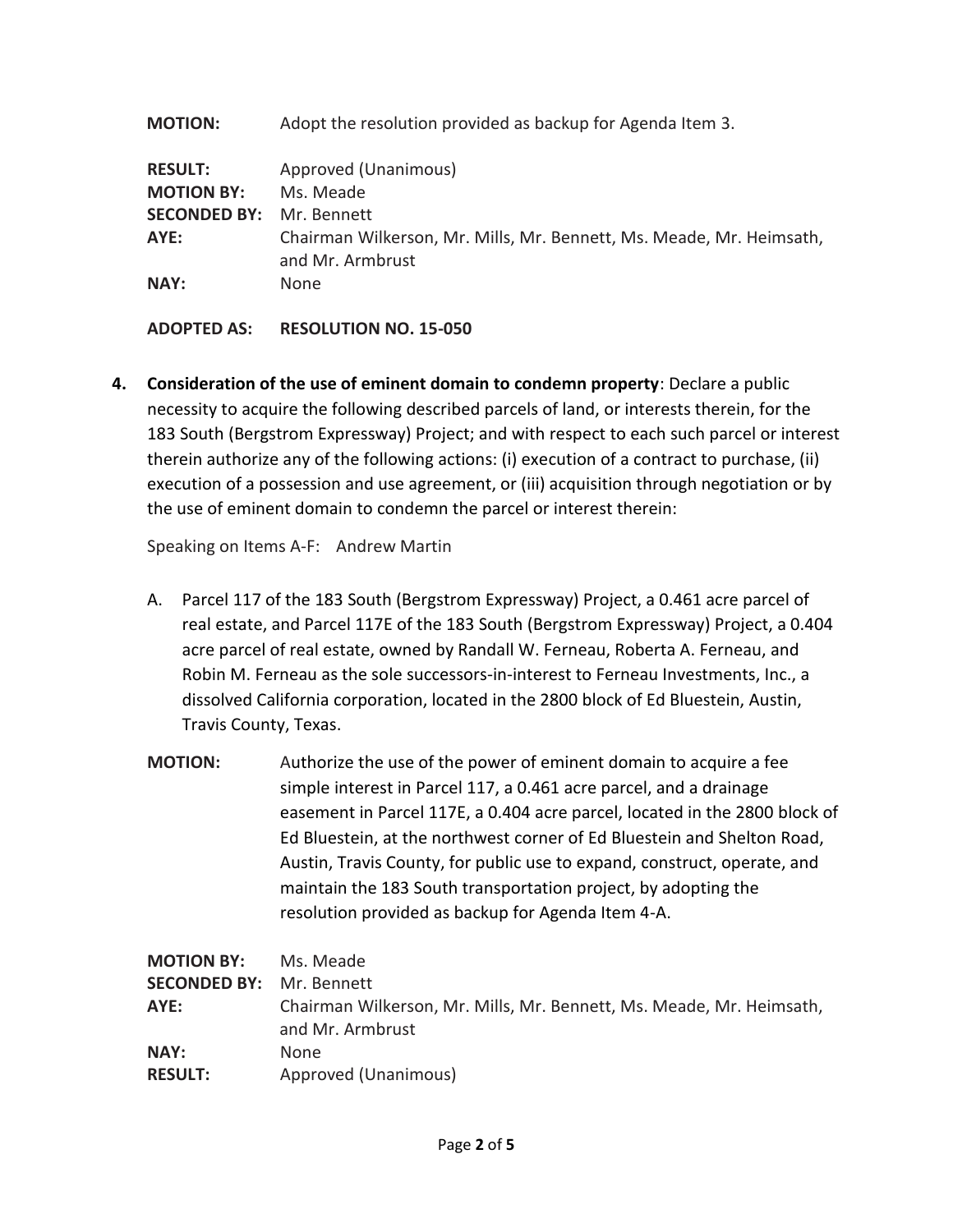## **ADOPTED AS: RESOLUTION NO. 15-050.1**

- B. Parcel 131 of the 183 South (Bergstrom Expressway) Project, a 0.217 acre parcel of real estate owned by Ben Fuentes, Daniel C. Castro, Esther Nanez Ledesma, Edward Ledesma, Abel Ledesma, Tina Villareal, and Alfred Ledesma, located at 6501 Regiene Road, in the 3000 block of Ed Bluestein, Austin, Travis County, Texas.
- **MOTION:** Authorize the use of the power of eminent domain to acquire a fee simple interest in Parcel 131, a 0.217 acre parcel, located at 6501 Regiene Road, in the 3000 block of Ed Bluestein, Austin, Travis County, for public use to expand, construct, operate, and maintain the 183 South transportation project, by adopting the resolution provided as backup for Agenda Item 4-B.

| <b>MOTION BY:</b>                | Ms. Meade                                                                                |
|----------------------------------|------------------------------------------------------------------------------------------|
| <b>SECONDED BY:</b> Mr. Heimsath |                                                                                          |
| AYE:                             | Chairman Wilkerson, Mr. Mills, Mr. Bennett, Ms. Meade, Mr. Heimsath,<br>and Mr. Armbrust |
| <b>NAY:</b>                      | <b>None</b>                                                                              |
| <b>RESULT:</b>                   | Approved (Unanimous)                                                                     |

### **ADOPTED AS: RESOLUTION NO. 15-050.2**

- C. Parcel 132 of the 183 South (Bergstrom Expressway) Project, a 0.673 acre parcel of real estate owned by Brian Evans and Yoon Sin Kim, located at 6705 Regiene Road, Austin, Travis County, Texas.
- **MOTION:** Authorize the use of the power of eminent domain to acquire a fee simple interest in Parcel 132, a 0.673 acre parcel, located at 6705 Regiene Road, Austin, Travis County, for public use to expand, construct, operate, and maintain the 183 South transportation project, by adopting the resolution provided as backup for Agenda Item 4-C.

| <b>MOTION BY:</b><br><b>SECONDED BY: Mr. Mills</b> | Ms. Meade                                                                                |
|----------------------------------------------------|------------------------------------------------------------------------------------------|
| AYE:                                               | Chairman Wilkerson, Mr. Mills, Mr. Bennett, Ms. Meade, Mr. Heimsath,<br>and Mr. Armbrust |
| NAY:<br><b>RESULT:</b>                             | None.<br>Approved (Unanimous)                                                            |

### **ADOPTED AS: RESOLUTION NO. 15-050.3**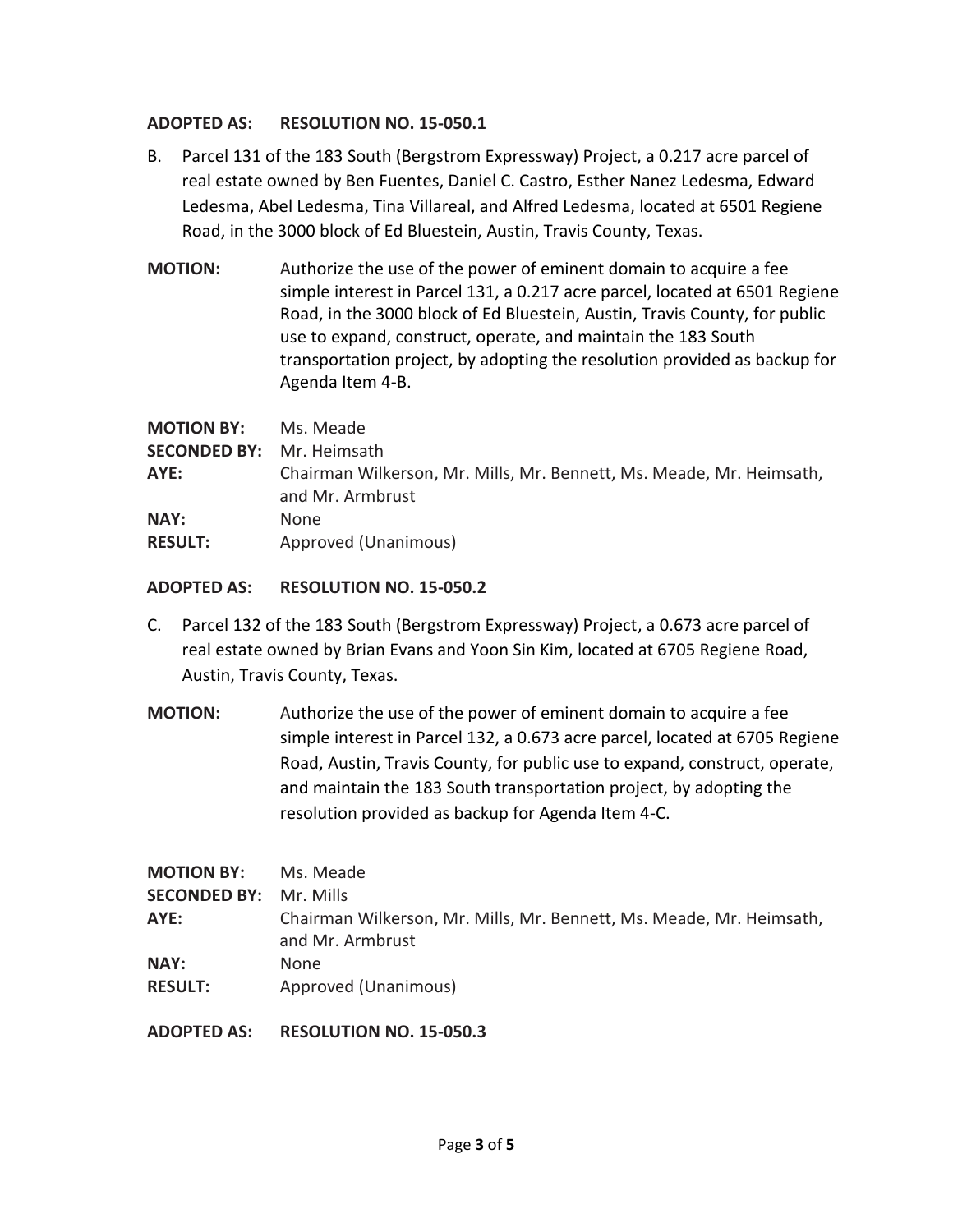- D. Parcel 155 of the 183 South (Bergstrom Expressway) Project, a 0.131 acre parcel of real estate owned by Sunbelt Cleveland Properties, L.P., located in the 2700 block of Howard Road, Austin, Travis County, Texas.
- **MOTION:** Authorize the use of the power of eminent domain to acquire a fee simple interest in Parcel 155, a 0.131 acre parcel, located in the 2700 block of Howard Road, at the northeast corner of Ed Bluestein Blvd. and Smith Road, Austin, Travis County, for public use to expand, construct, operate, and maintain the 183 South transportation project, by adopting the resolution provided as backup for Agenda Item 4-D.

| <b>MOTION BY:</b>   | Ms. Meade                                                                                |
|---------------------|------------------------------------------------------------------------------------------|
| <b>SECONDED BY:</b> | Mr. Mills                                                                                |
| AYE:                | Chairman Wilkerson, Mr. Mills, Mr. Bennett, Ms. Meade, Mr. Heimsath,<br>and Mr. Armbrust |
| NAY:                | None.                                                                                    |
| <b>RESULT:</b>      | Approved (Unanimous)                                                                     |

# **ADOPTED AS: RESOLUTION NO. 15-050.4**

- E. Parcel 157 of the 183 South (Bergstrom Expressway) Project, a 0.163 acre parcel of real estate owned by William E. Selman, located in the 400 block of Bastrop Highway, Austin, Travis County, Texas.
- **MOTION:** Authorize the use of the power of eminent domain to acquire a fee simple interest in Parcel 157, a 0.163 acre parcel, located on the west line, in the 400 block of Bastrop Highway, between Vargas Road and Thompson Lane, Austin, Travis County, for public use to expand, construct, operate, and maintain the 183 South transportation project, by adopting the resolution provided as backup for Agenda Item 4-E.

**MOTION BY:** Ms. Meade

**SECONDED BY:** Mr. Heimsath **AYE:** Chairman Wilkerson, Mr. Mills, Mr. Bennett, Ms. Meade, Mr. Heimsath, and Mr. Armbrust **NAY:** None

**RESULT:** Approved (Unanimous)

**ADOPTED AS: RESOLUTION NO. 15-050.5**